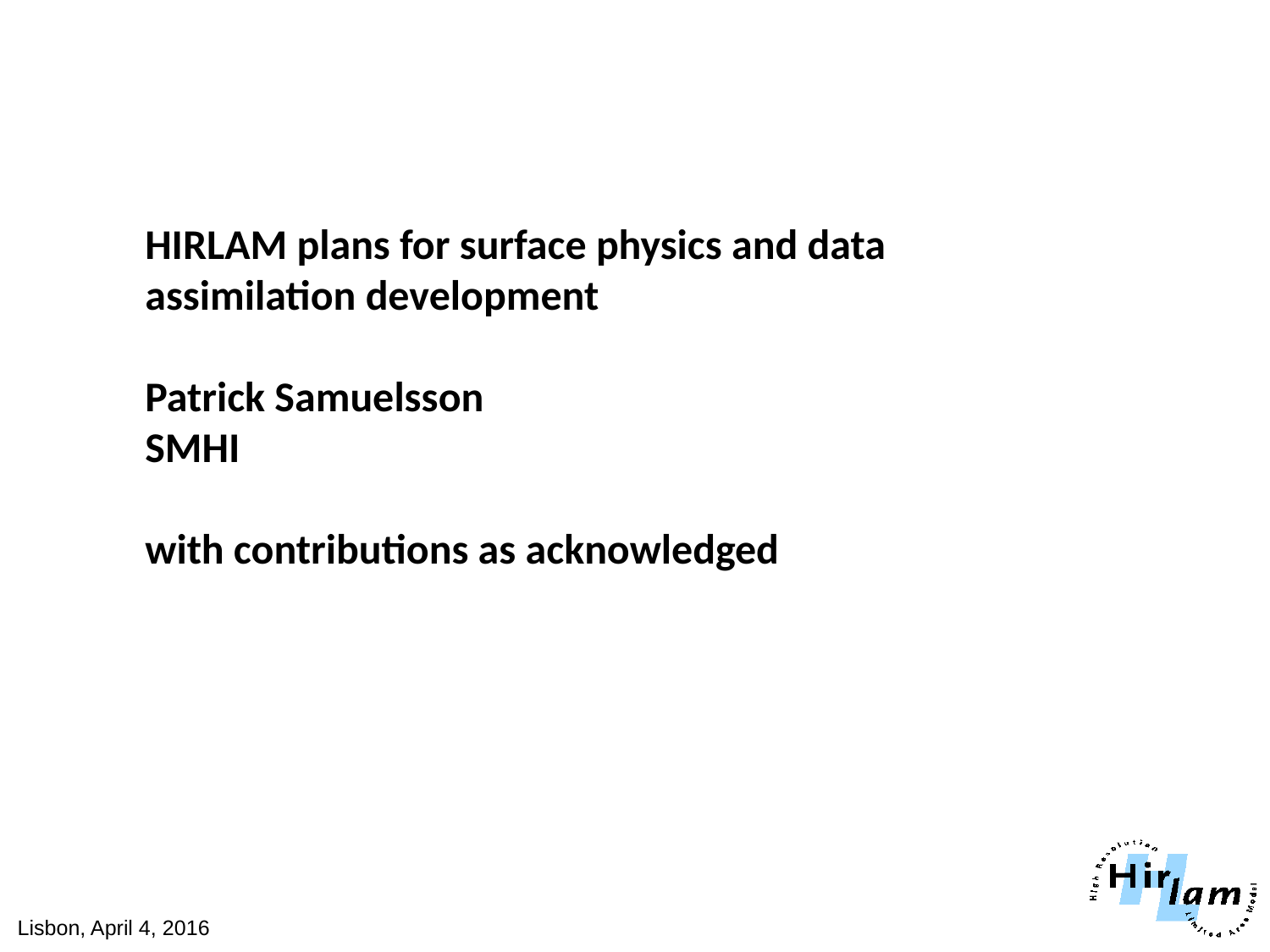# **Long term goal: An integrated hydrometeorological**

*...*



**Coupled to NWP/climate model or Offline with interpolation/downscaling to higher resolution and/or spatial/time correction or boundary layer processes...**



**OASIS coupler for deep and surface runoff, ground water, flooding, irrigation,** 

**...** 

Aquifer

*Hydrological ground water and routing model including water* • *mass balance (lake/river levels)*

*ANALYSIS, Operational deterministic, EPS HARMONIE-Climate,*

*SURFEX Nature-Town-Lake-Sea Nature potential: 19 patches, multi-layer snow and soil, explicit veg/snow, veg dynamics*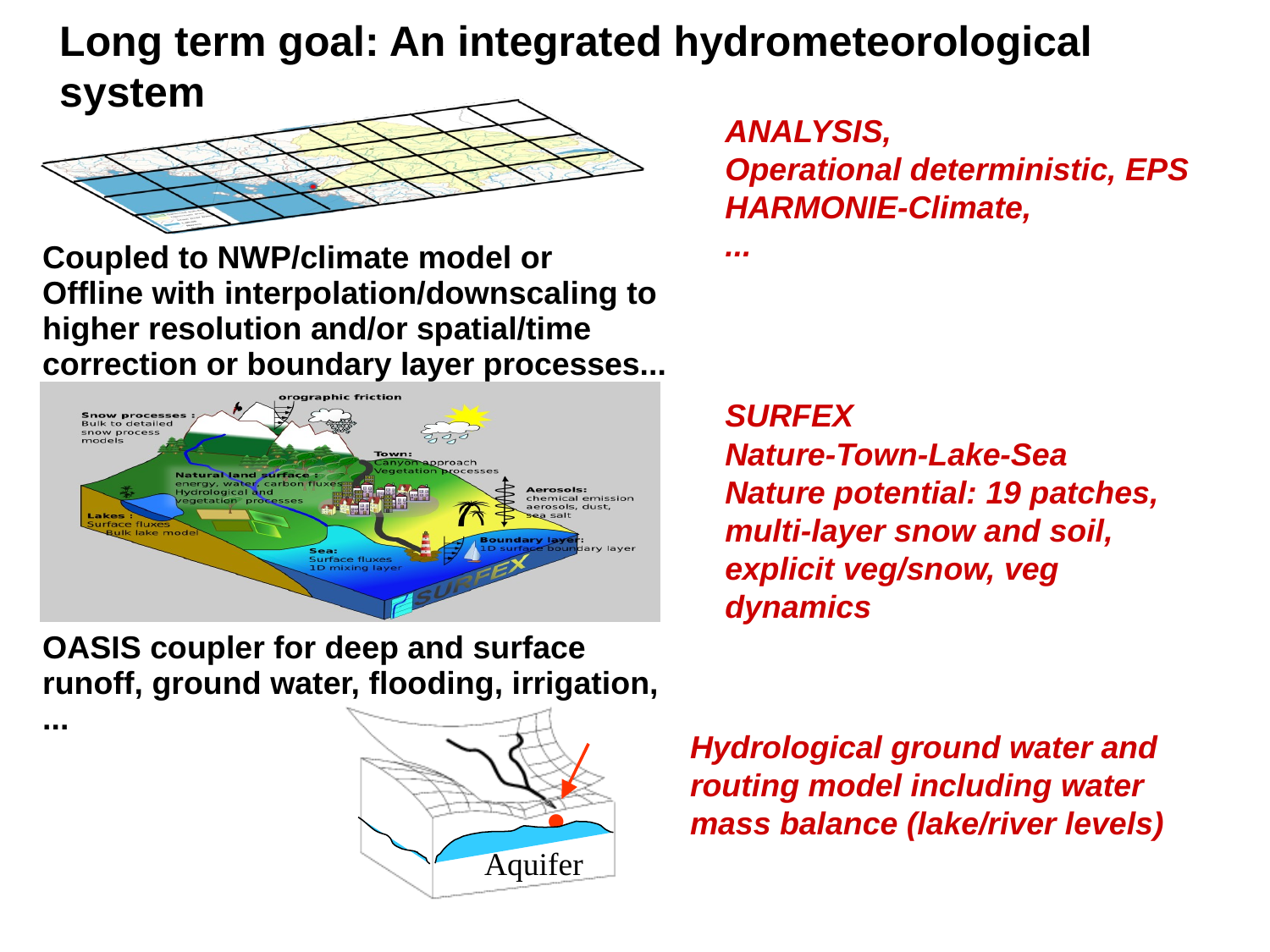## **Hydrological and meteorological soil moisture should be the same!**

Statement inspired by Martin Best (UK Metoffice) at a hydrometeorological meeting in Norway in December 2015.



Units: Thousand cubic km for storage, and thousand cubic km/yr for exchanges

FIG. 1. The hydrological cycle. Estimates of the main water reservoirs, given in plain font in  $10^3$  km<sup>3</sup>, and the flow of moisture through the system, given in slant font  $(10^3 \text{ km}^3 \text{ yr}^{-1})$ , equivalent to Eg  $(10^{18} \text{ g}) \text{ yr}^{-1}$ .

Trenberth et al., 2007. JHM, 8, 758-769, DOI: 10.1175/JHM600.1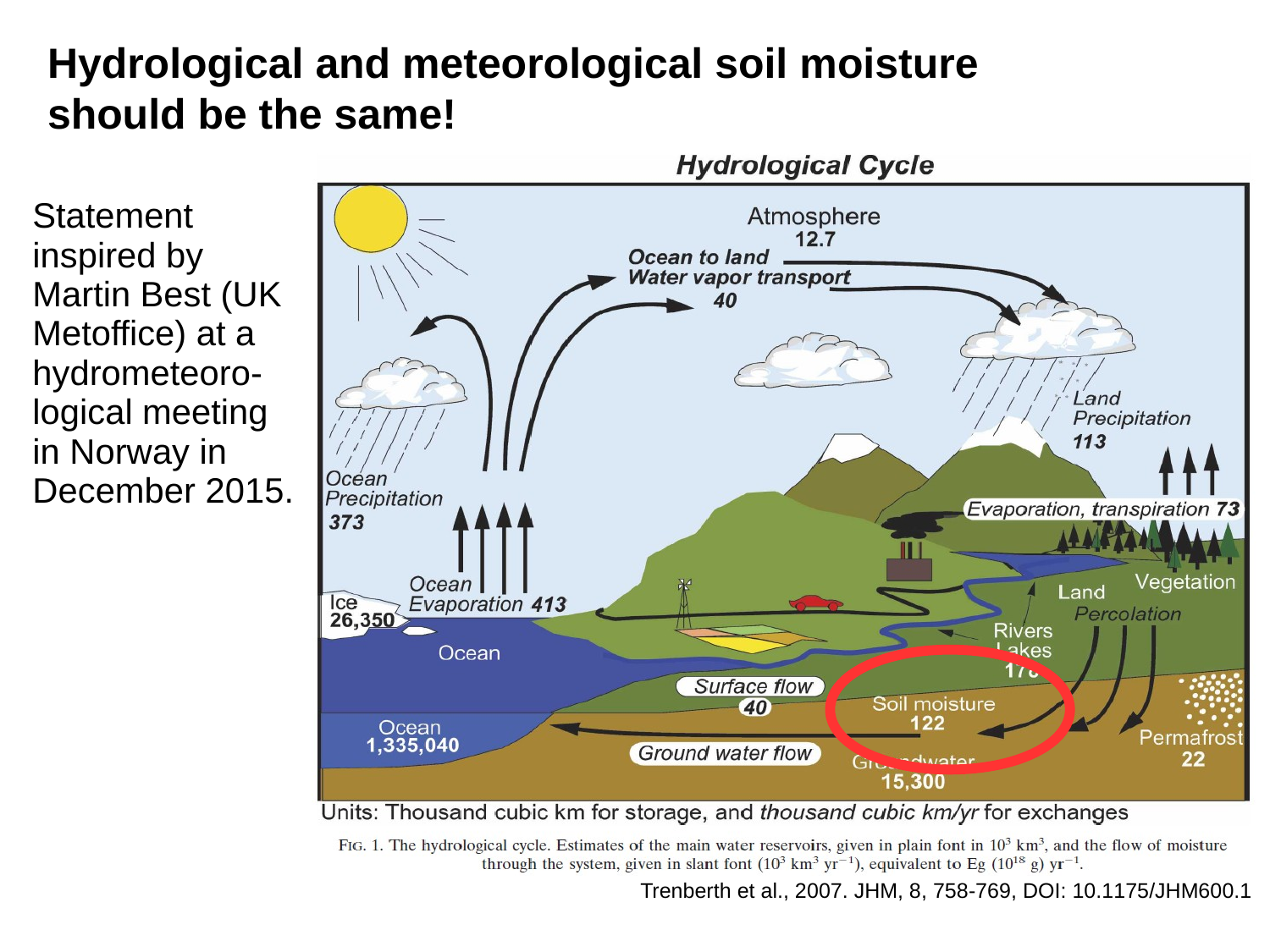## **General surface thoughts and comments**

Surface physics in SURFEX is in many aspects well beyond the needs in NWP applications but plenty of non-utilized potential exist! SURFEX includes more processes, implemented in a more consistent way, than HIRLAM surface ever did.

At the same time, our current operational cy38h1.2/40h1 HARMONIE (AROME-SURFEX) system is in some important aspects less "advanced" over land than latest HIRLAM (still running at some centres):

|                                        | cy38h1.2/40h1 HIRLAM            |                                                                                             |
|----------------------------------------|---------------------------------|---------------------------------------------------------------------------------------------|
| Land<br><b>Patches</b><br>Soil<br>Snow | 1<br>Force-restore<br>Composite | 1-3 (incl. "MEB" patch)<br><b>Diffusion</b><br>Bulk-1L                                      |
| Assimilation                           | $\Omega$                        | ΩI                                                                                          |
| <b>Sea</b><br>Lake<br><b>Town</b>      | <b>TFB</b>                      | SICE (MetCoOp) 2-layer ice scheme<br>Deep soil temp  Deep soil temp/Flake<br>No (open land) |
| Physiog.                               | <b>ECOCLIMAP</b>                |                                                                                             |

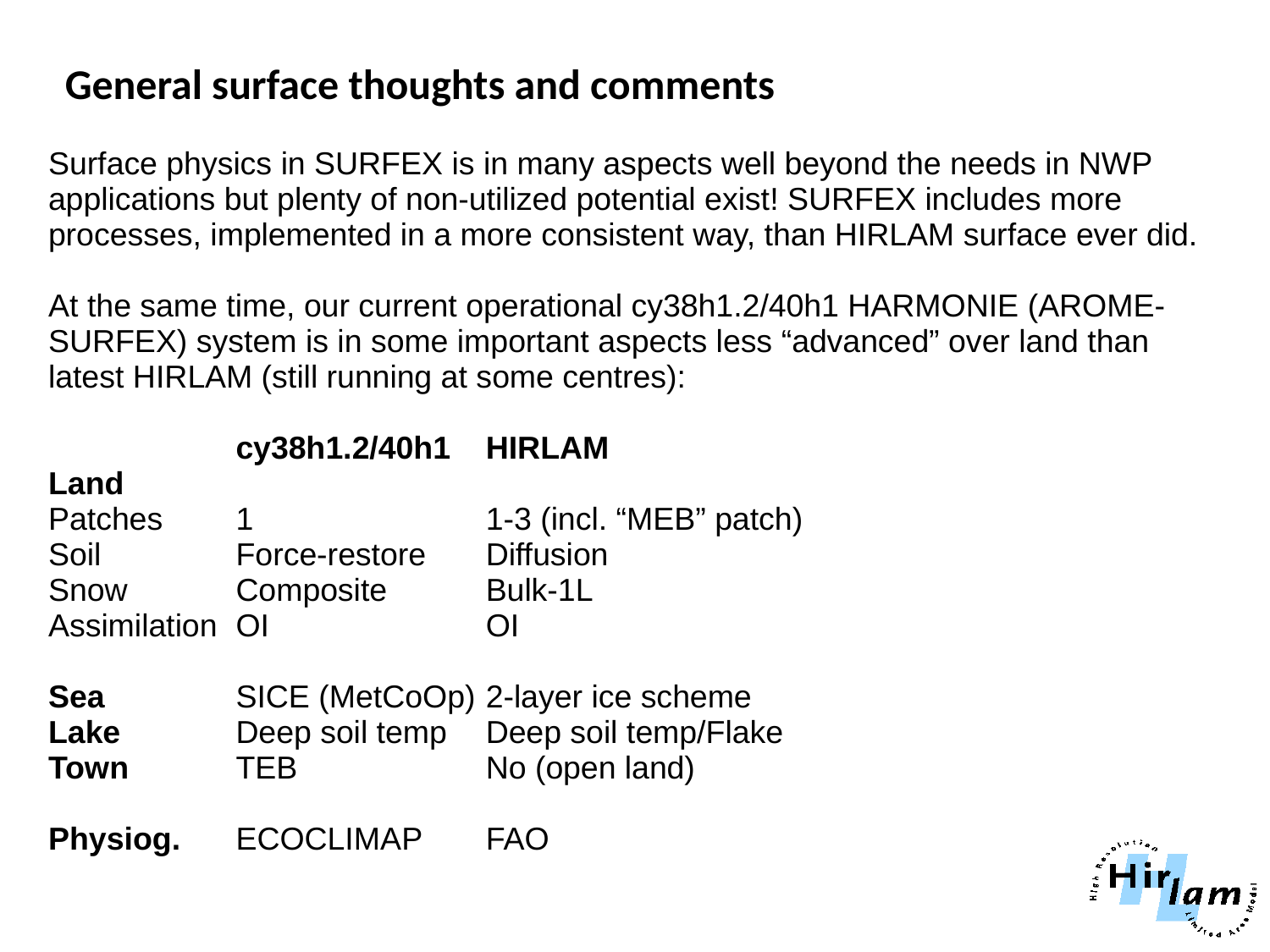## **General surface thoughts and comments**

Surface physics in SURFEX is in many aspects well beyond the needs in NWP applications but plenty of non-utilized potential exist! SURFEX includes more processes, implemented in a more consistent way, than HIRLAM surface ever did.

At the same time, our current operational cy38h1.2/40h1 HARMONIE (AROME-SURFEX) system is in some important aspects less "advanced" over land than latest HIRLAM (still running at some centres):

|                                                                  | cy38h1.2/40h1                             | <b>HIRLAM</b>                                                               | cyxxh                                                                         |
|------------------------------------------------------------------|-------------------------------------------|-----------------------------------------------------------------------------|-------------------------------------------------------------------------------|
| Land<br><b>Patches</b><br>Soil<br>Snow<br><b>Assimilation OI</b> | $\mathbf 1$<br>Force-restore<br>Composite | 1-3 (incl. "MEB" patch)<br><b>Diffusion</b><br>Bulk-1L<br>OI                | 2 patches<br>Diffusion (14 layers)<br>Explicit snow (12 layers)<br><b>EKF</b> |
| <b>Sea</b><br>Lake<br><b>Town</b>                                | Deep soil temp<br>TEB                     | SICE (MetCoOp) 2-layer ice scheme<br>Deep soil temp/Flake<br>No (open land) | Sea ice<br>FLake (later with EKF)<br>TEB (more options)                       |
| Physiog.                                                         | <b>ECOCLIMAP</b>                          | <b>FAO</b>                                                                  | Utilize high res. data.                                                       |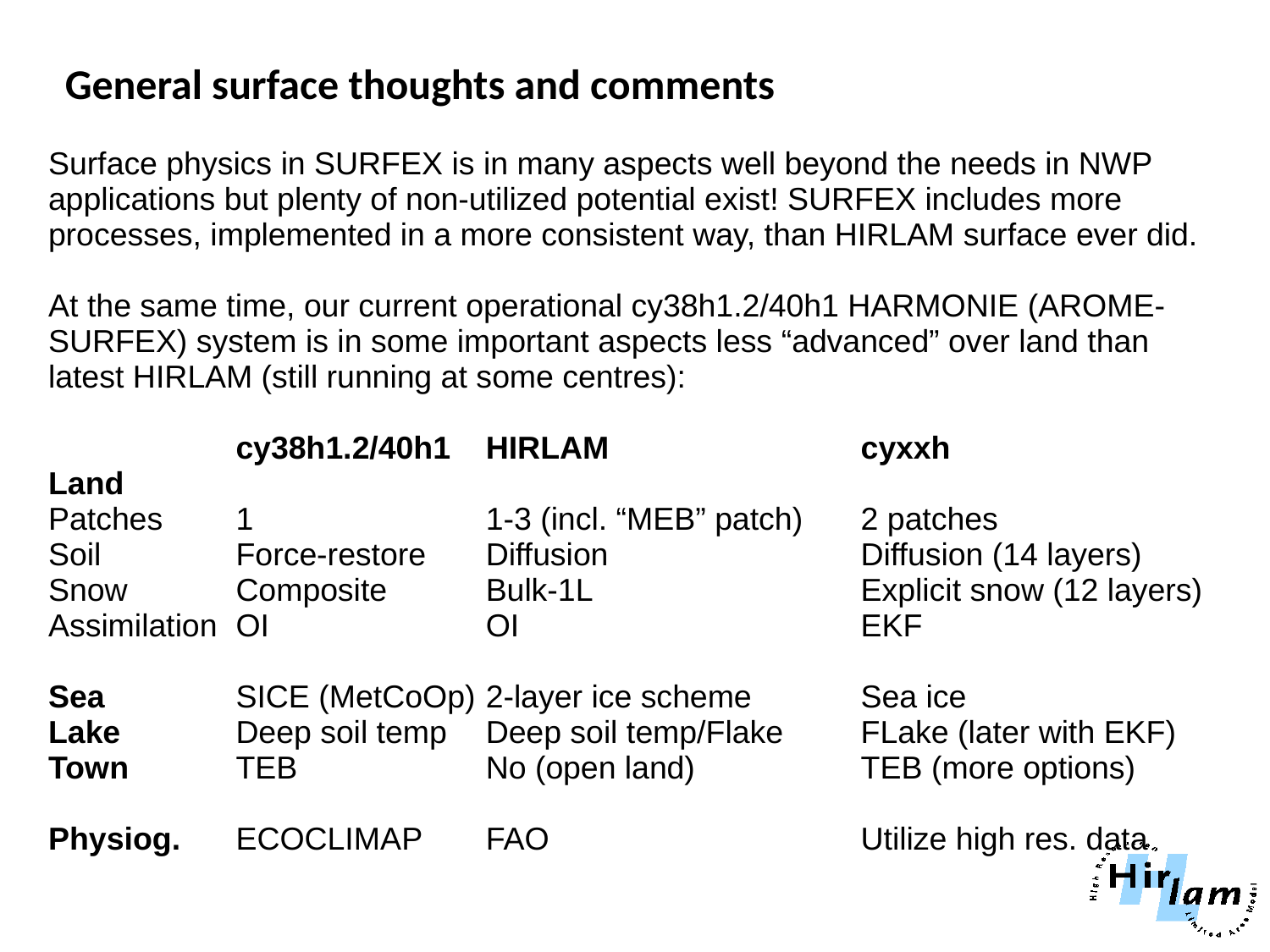### **How to reach progress**

The potential we need regarding most relevant land processes (vegetation, snow, soil) is provided by SURFEXv8 (released autumn 2015) which will be part of cy43.

The surface assimilation needs to be based on EKF rather than OI. Both to utilize the physics and to utilize observations beyond SYNOP (satellite). Here we have need for substantial development. So, HIRLAM colleagues, please consider this need for development in your institute plans (applications, thesis projects, new positions,....).

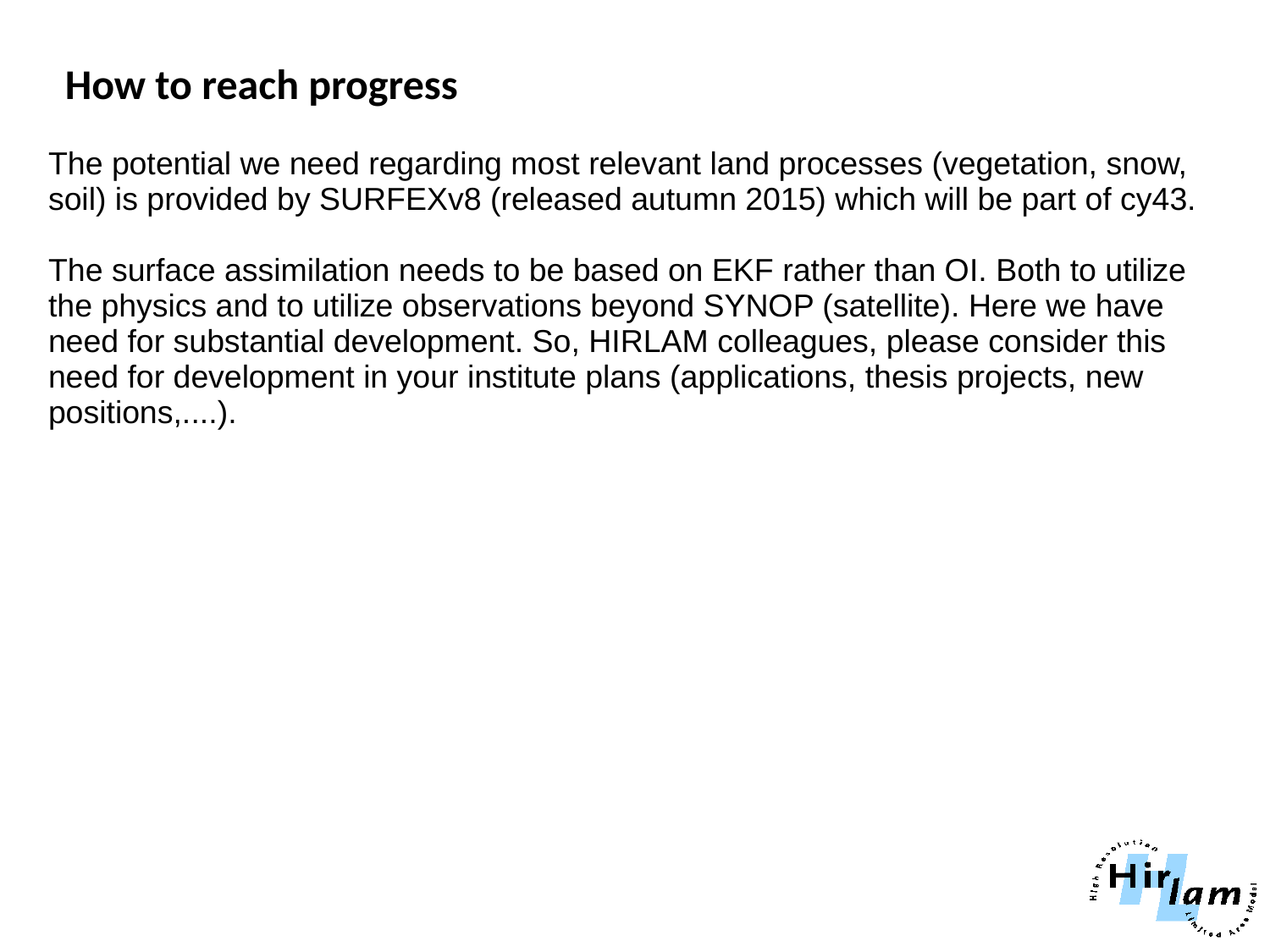### **How to reach progress**

- Please visit the "**Side meeting on surface data assimilation**" taking place on Wednesday 11:00-13:00. There will be four presentations from our main organizations: Rafiq Hamdi (ALADIN), Máté Mile (LACE), Eric Bazile (Météo-France) and Patrick Samuelsson (HIRLAM) + discussion.
- Next week (April 11-14 in Oslo) HIRLAM arranges a HARMONIE Surface Working Week on surface assimilation. See this wiki for more information: <https://hirlam.org/trac/wiki/HarmonieWorkingWeek/Surface201604> The agenda includes an 1-hour Google Hangouts session for those who are interested to follow WW progress and have interest in surface assimilation: **Wednesday April 13, 10:00-11:00 (CET)** Please let Patrick know if you wish to attend!

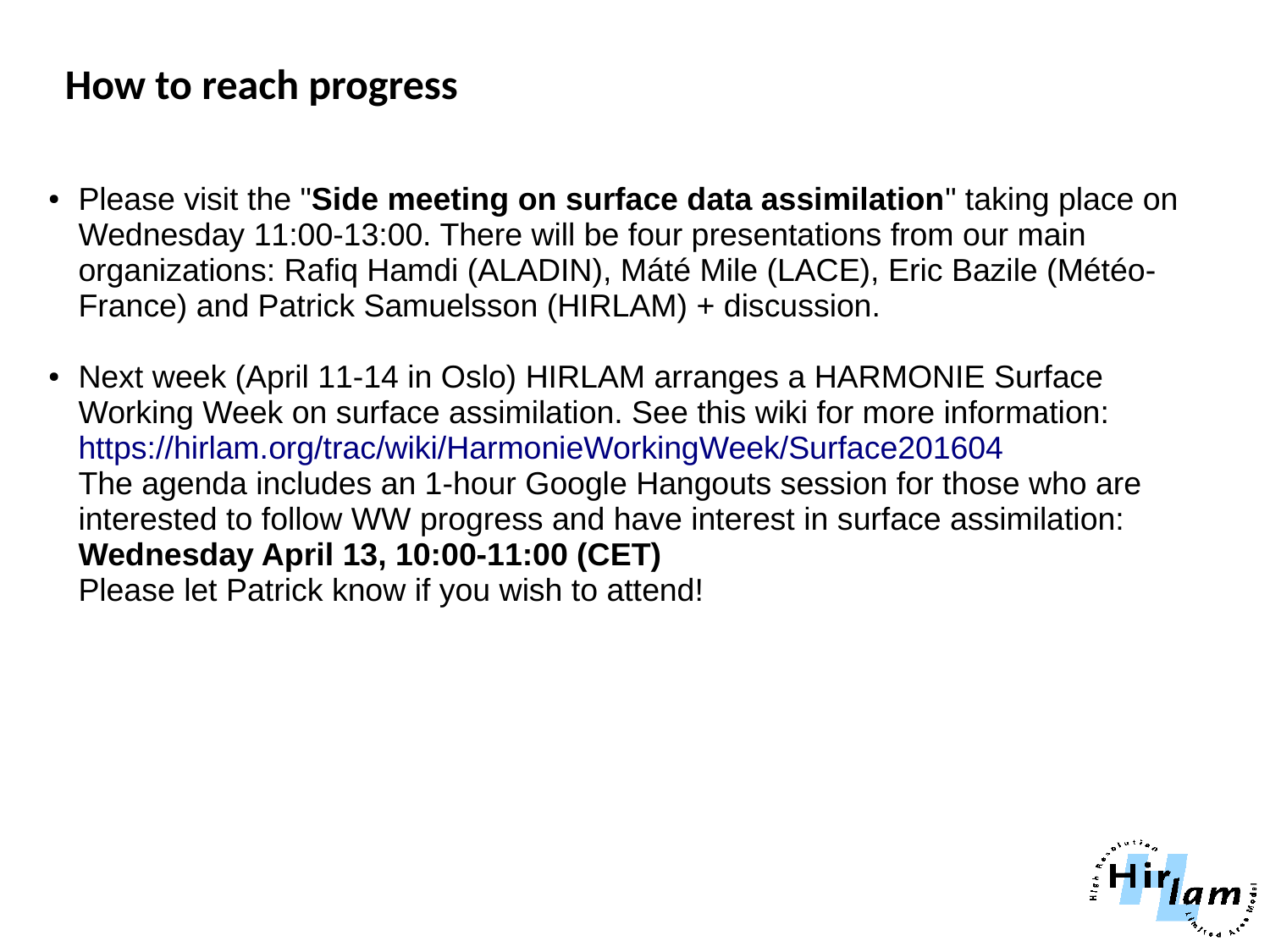## **HIRLAM surface activities that will be seen this week**

#### **This afternoon:**

- Sander Tijm (KNMI): SURFEX fluxes in Spring and Summer
- Yurii Batrak (MetNorway): SICE: simple sea ice scheme
- Carl Fortelius (FMI): Urban heat fluxes from Arome-Harmonie compared to eddy-covariance data

#### **Posters:**

- Ekaterina Kurzeneva (FMI): Status of lake developments in HARMONIE
- MET Norway team: Surface modelling and assimilation at MET Norway
- Ruth Mottram et al. (DMI): Glaciers in HARMONIE

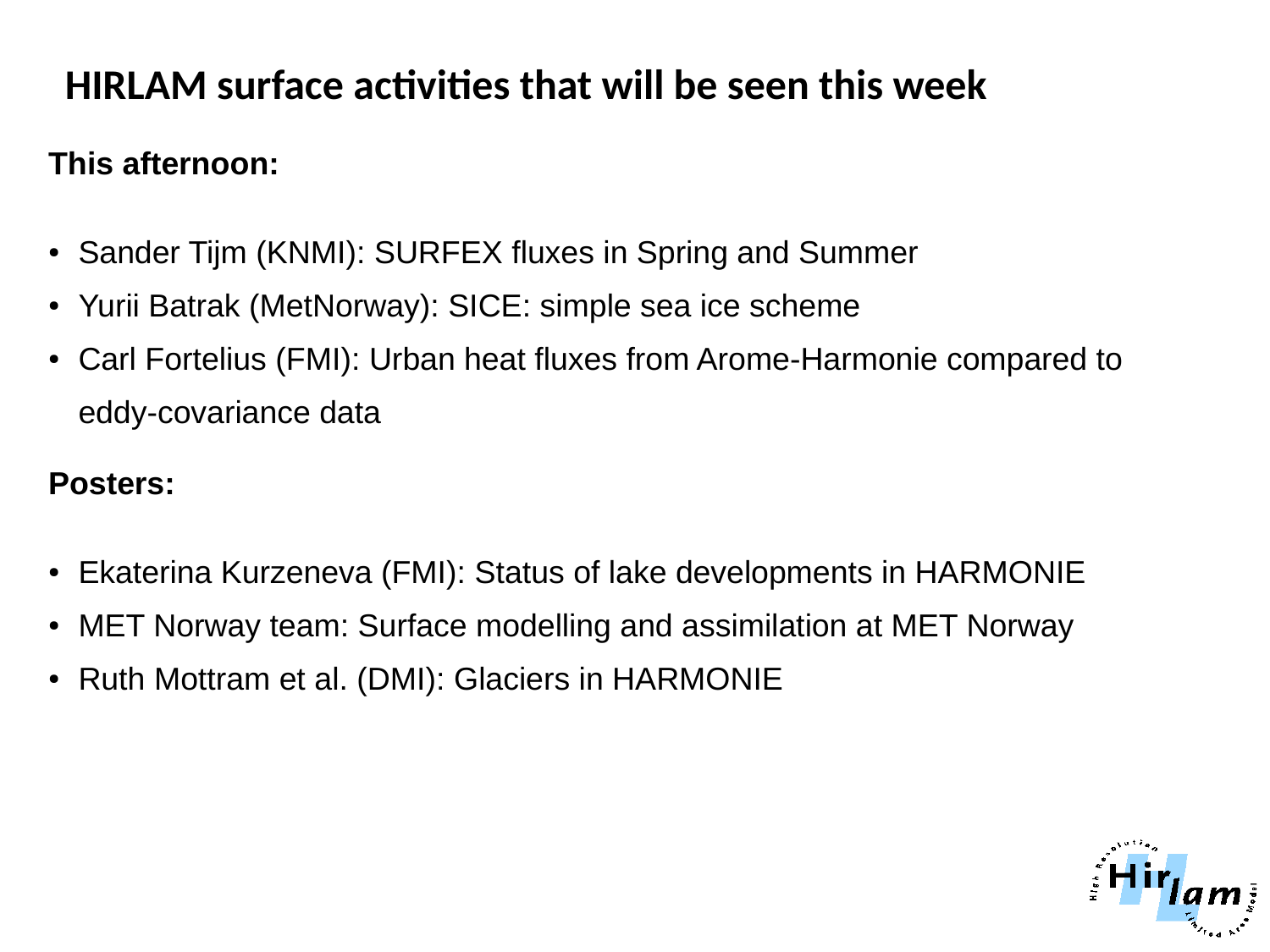**Other activities**

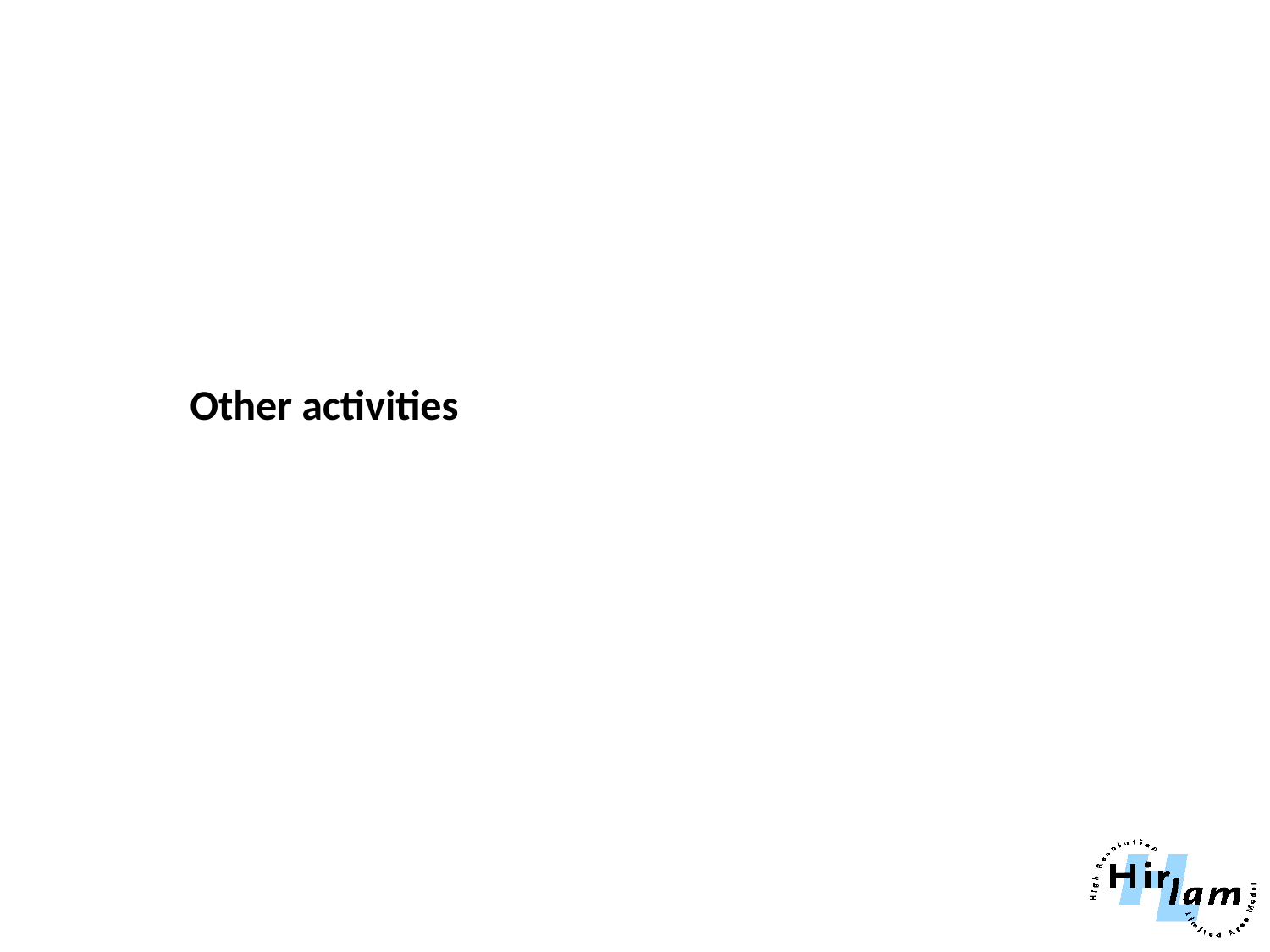#### **Physiography**

Bolli Palmason et al. (IMO) are correcting albedo (VIS,NIR) aspects related to the ECOCLIMAP database (black sand and permanent snow).

Please critically examine physiography fields and don't trust them to always be correct!

Global Lake Depth Data Base, GLDBv3, is released (Ekaterina Kourzeneva (FMI) and Margarita Choulga).

In PGD, inconsistencies for clay, sand and lakes existed for aggregation/ interpolation when model grid is coarser/finer than physiography data – fixed for v7.3. (Ekaterina Kourzeneva (FMI))

Plans exist to utilize high-resolution (order of 100 m) national data bases on landuse to complement current ECOCLIMAP on 1 km resolution. But these data bases need to be translated to SURFEX style physiography!

Future SURFEX versions will not be based on current ECOCLIMAP/cover representation of physiography but instead based on Plant Functional Types which will be given their characteristics from external data bases (albeo, LAI, roughness, …). This representation will fit better with physiography satellite products.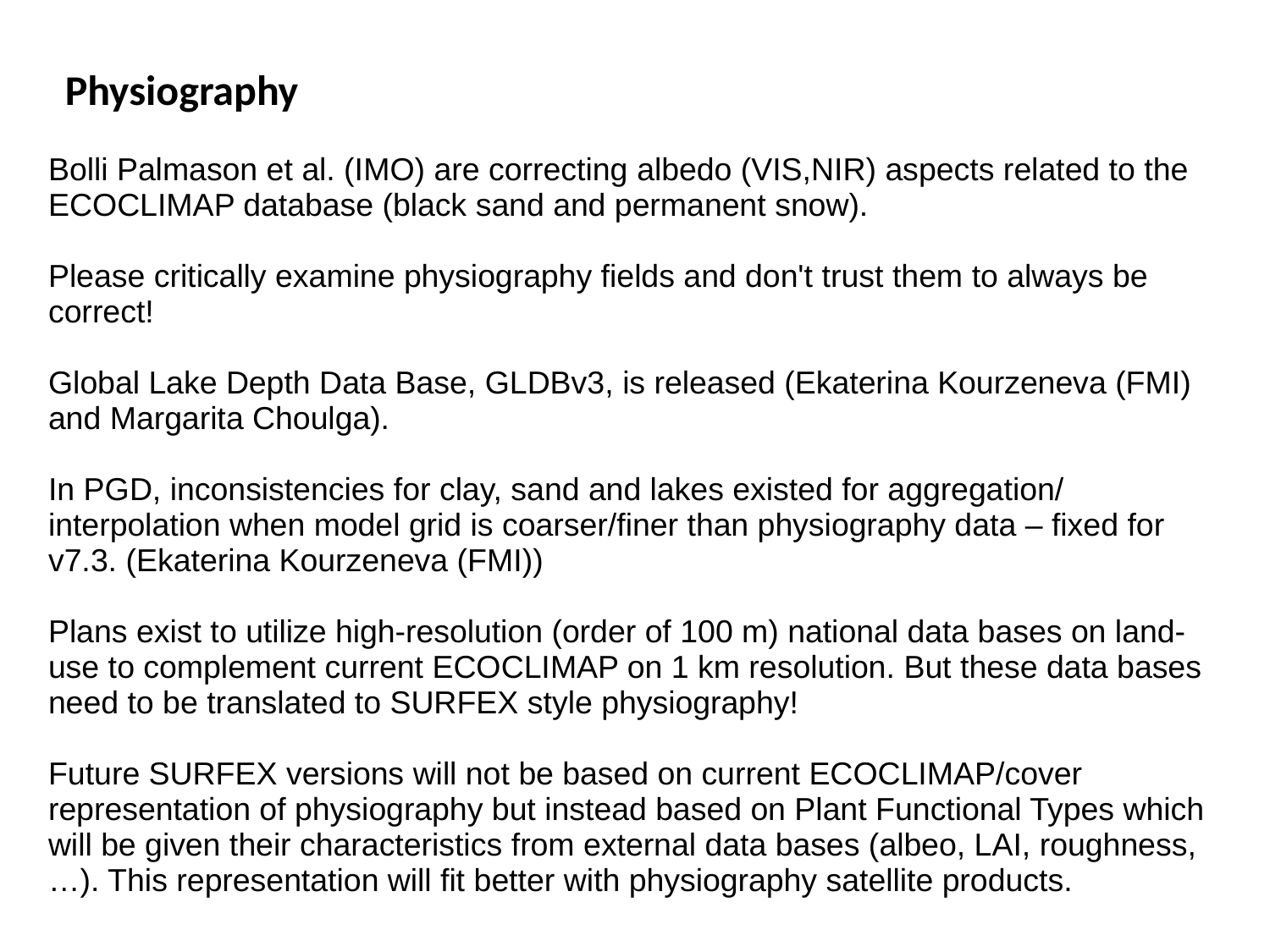# **Problem with too cold/moist spring conditions in cy38h1.2**

Over Scandinavia HARMONIE (cy38h1.2) and HIRLAM (E05 at SMHI) differ in dividing available net radiation at surface into sensible and latent heat fluxes during spring situations leading to too cold/moist near-surface conditions in cy38h1.2. Similar problem is reported over the Netherlands...

One hypothesis is that using 2 patches in SURFEX instead of 1 can help this problem (similar to HIRLAM 7.4). A test branch of cy40h has been setup by MetCoOp with modified OI for 2 patches:



Note: The atmospheric surface-boundary layer (SBL) (also known as the Canopy model) needs to be switched off when 2 patches are used.

People involved: Trygve Aspelien (MetNo), Patrick Samuelsson (SMHI), Mariken Homleid (MetNo), Karl-Ivar Ivarsson (SMHI)

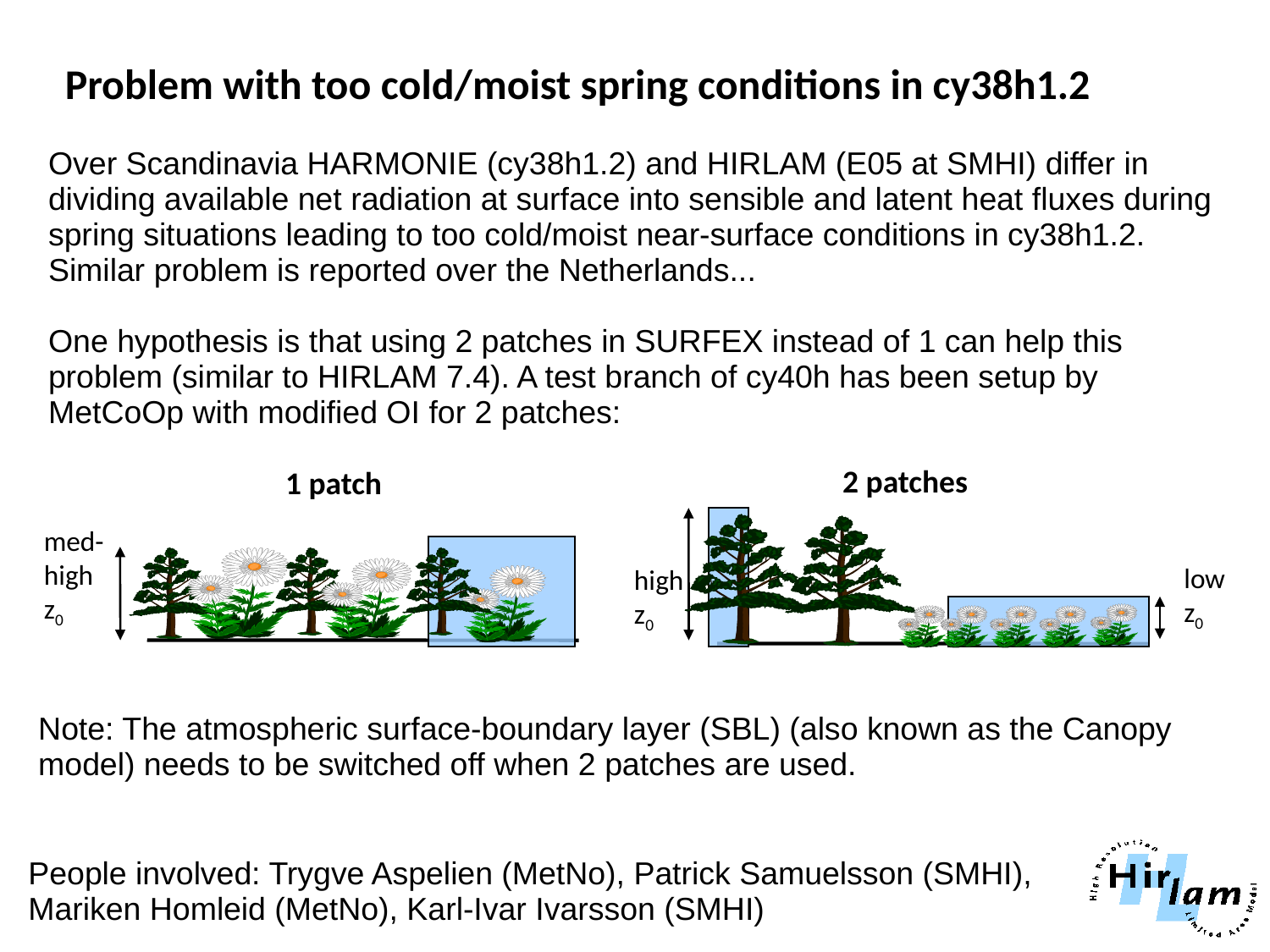# **ISBA physics based on SURFEXv8 into cy40h**

The explicit snow scheme and diffusion soil scheme in the land-surface (ISBA) part of SURFEX in cy40h (SURFEX7.3) are not well functioning. However, in SURFEXv8 they work fine.

So, while waiting for cy43 (including SURFEXv8), and to allow tests and development connected to SURFEX Explicit snow scheme (12 layers) and soil diffusion scheme (14 layers) in combination with EKF assimilation method, a branch of cy40h has been set up where the default ISBA physics (7.3) has been replaced by corresponding subroutines from SURFEXv8.

People involved: Patrick Samuelsson (SMHI) inspired by needs raised by MetCoOp development.

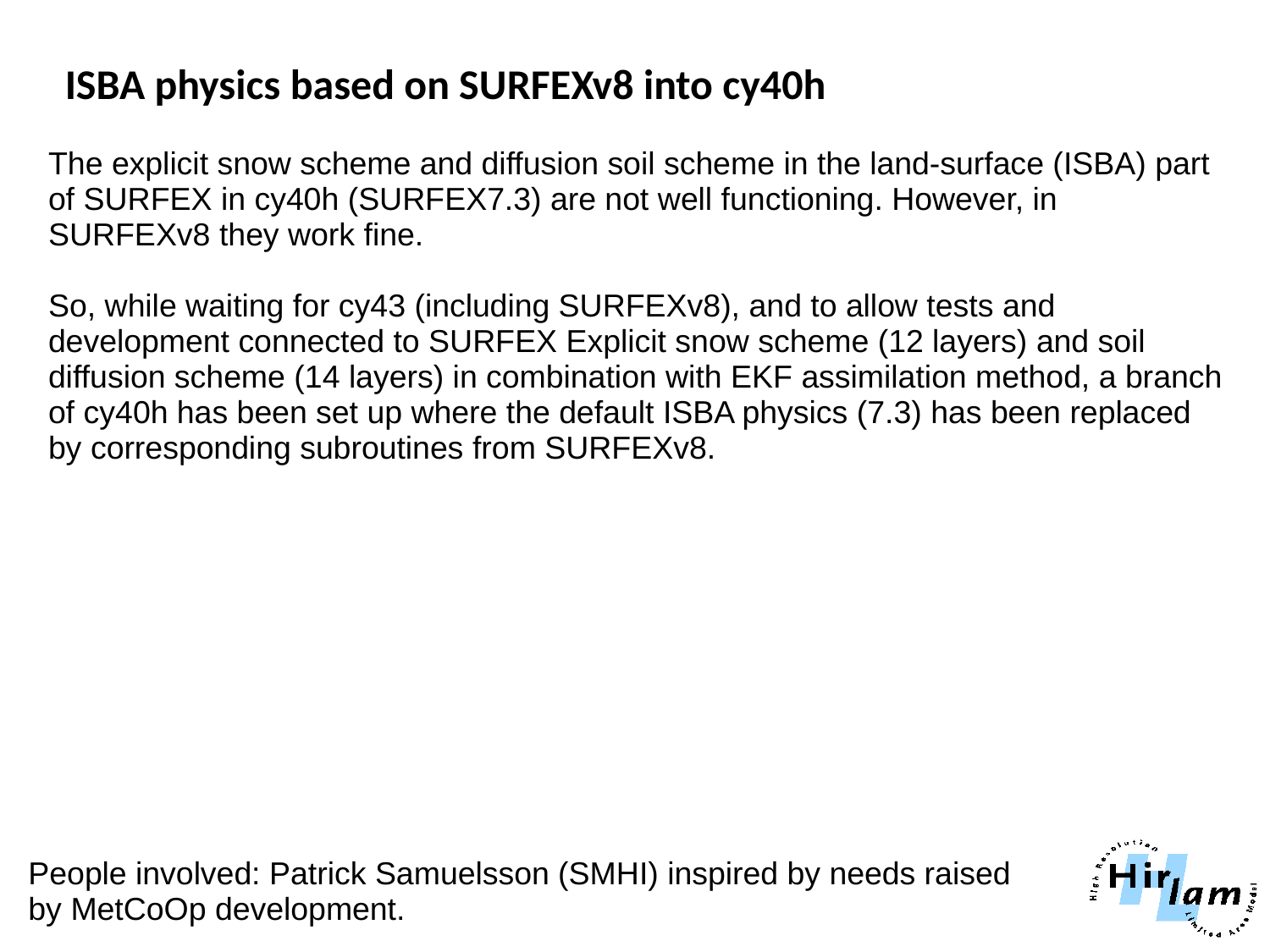# **Multi-Energy Balance (MEB) status and development**

- MEB is part of SURFEXv8 as released autumn 2015. Thus, will become available as part of cy43.
- Is currently documented for peer-review journal papers and SURFEX scientific documentation.
- Is validated in French SIM (SAFRAN-ISBA-MODCOU) hydrometeorological system.



People involved: Aaron Boone (Météo-France), Adrien Napoly (Météo-France), Patrick Samuelsson (SMHI)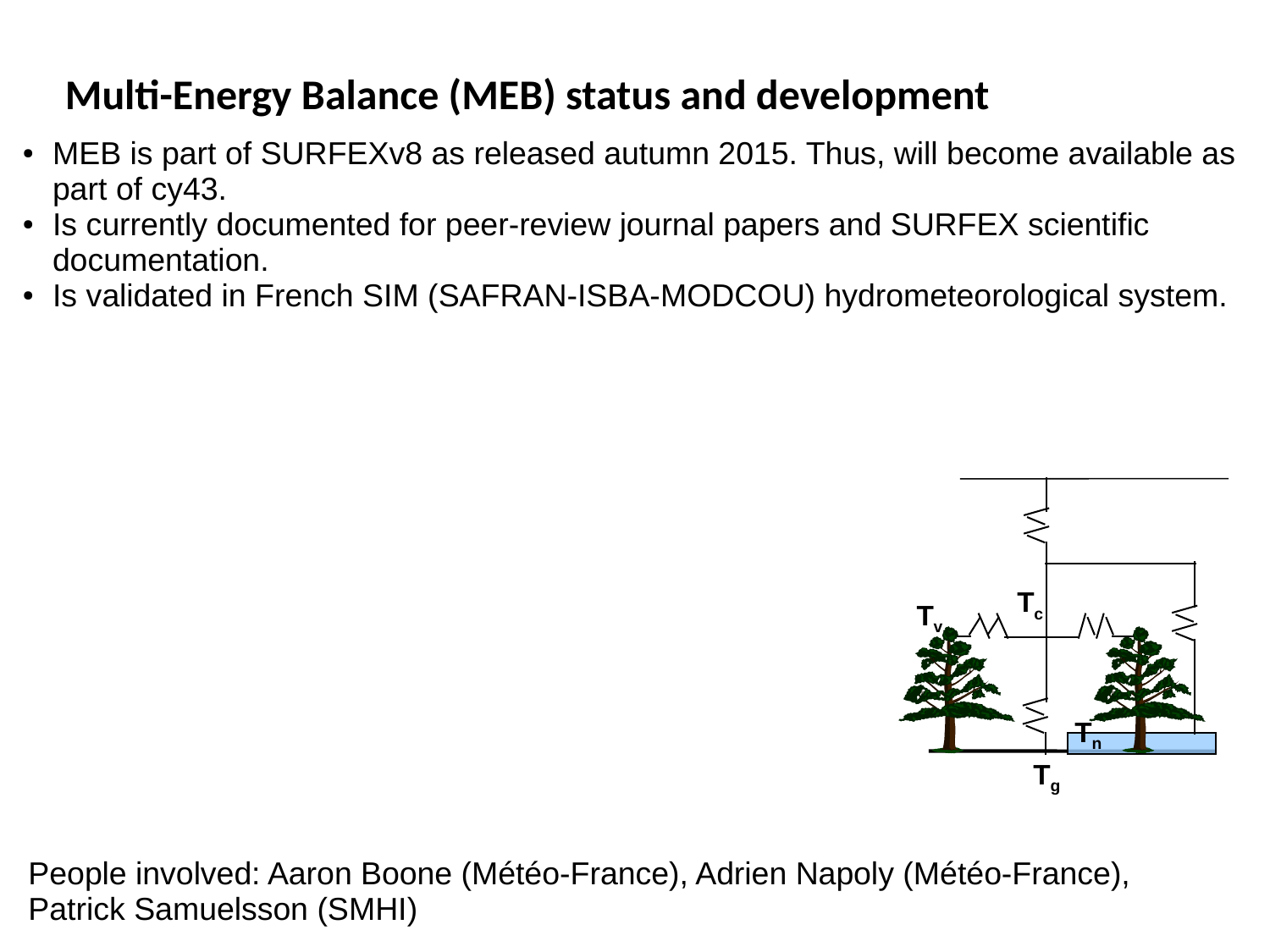## **Multi-Energy Balance (MEB) status and development**

Recent development by Napoly et al. concerns adding of a litter layer (dead vegetation material) at the surface under the canopy (its own energy balance, interception capacity).

Quotes from conclusions for four French forest sites:

- "the standard ISBA model is found to underestimate the amplitude of the sensible heat flux and overestimate that of the ground heat flux". E.g., leads to too much ice in the soil during winter time.
- "The main difference occurs during spring for the deciduous forest site where the litter layer acts to significantly limit soil evaporation, whereas ISBA … overestimates evapotranspiration due to strong ground evaporation."



People involved: Aaron Boone (Météo-France), Adrien Napoly (Météo-France), Patrick Samuelsson (SMHI)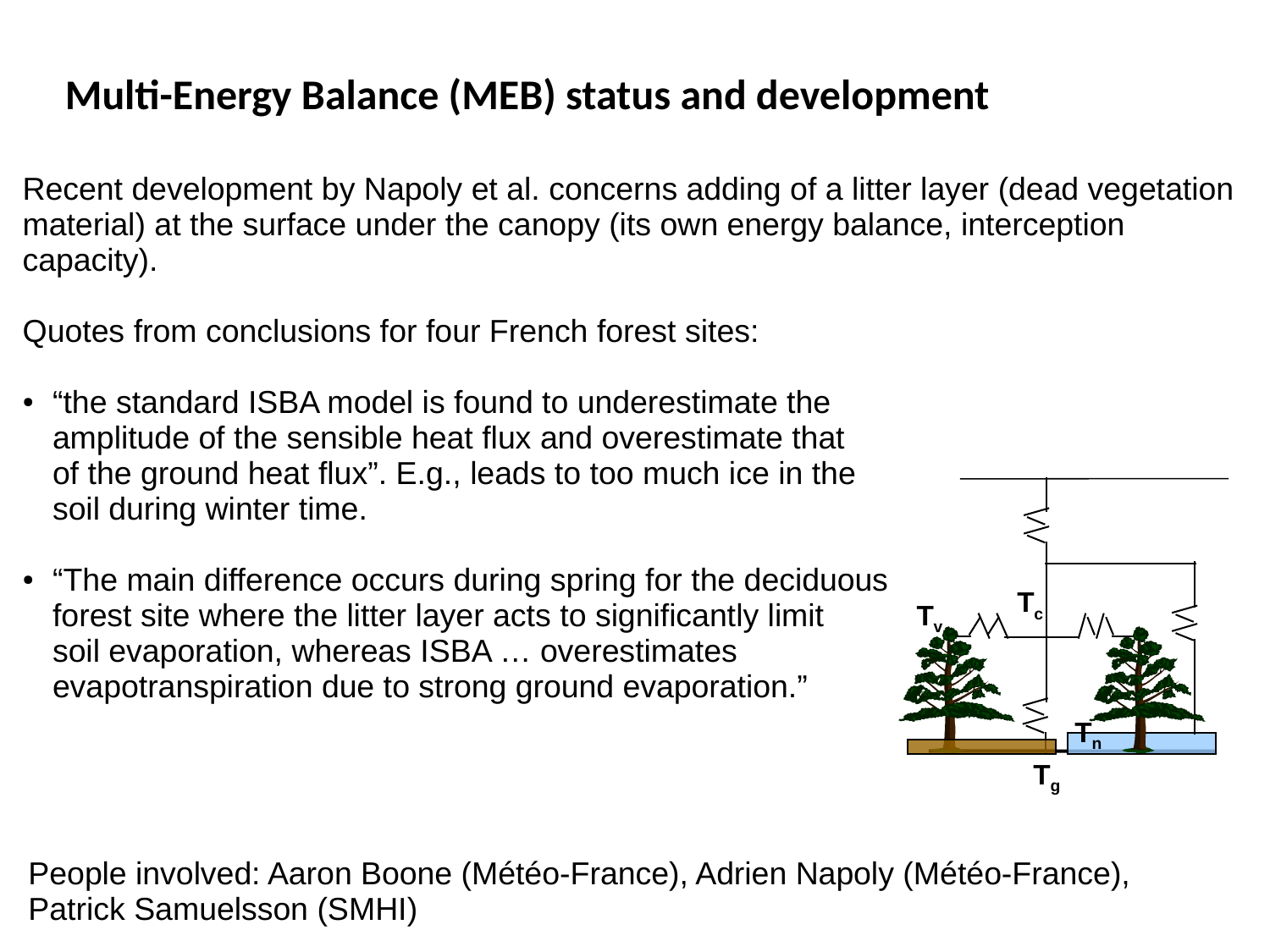### **Sea and Sea ice**

Yurii Batrak (MetNo) has developed the simple sea-ice scheme (SICE) which is now operational in MetCoOp (cy38h1.2) and will be part of SURFEX in cy40h. SICE has prescribed ice thickness and allows snow on ice.

Bin Cheng (FMI): Sea-ice model HIGHTSI with prognostic ice thickness, snow and slush layers.

Combine as a contribution to SURFEX?

How may this complement the sea-ice scheme GELATO in SURFEXv8?

Jan Barkmeijer (KNMI) showed good results with HARATU for 10-m-wind speed. However, a systematic overestimation for stormy conditions over sea is still there. This indicates the need for a wave model for the SURFEX sea tile...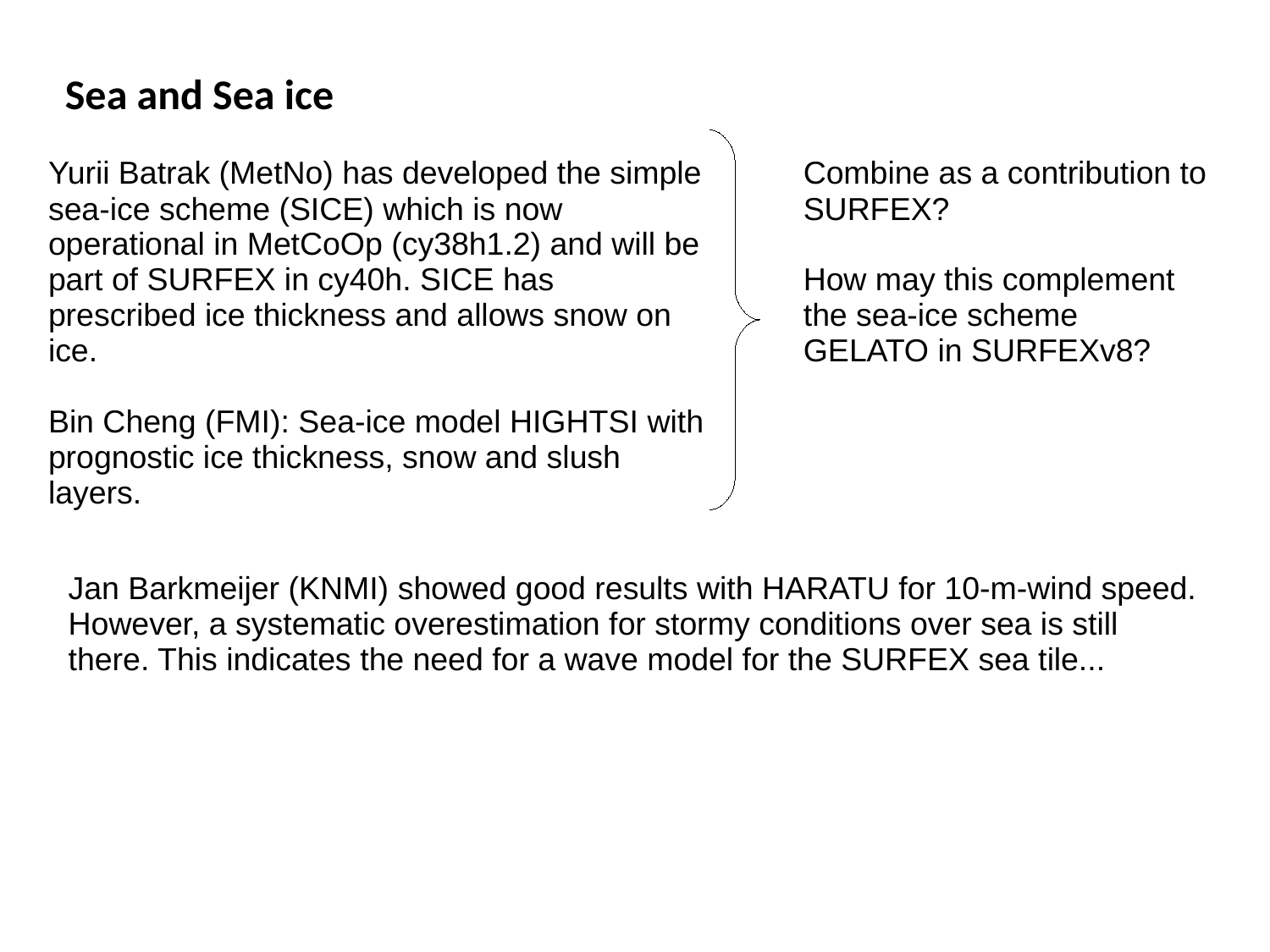#### **ALARO1 and SURFEX in cy40...**

We have problems to get ALARO1 running with SURFEX...

The main problem is to get TOUCANS working where PCD and PCDN need to be communicated between ALARO1 and SURFEX.

At the system working week in Bratislava last autumn an effort was made to solve this problem, based on solution made for Cy38T1OP3 by Rafiq, but it was not successful... At SMHI we have been working on this in a cy40h branch and Rafiq Hamdi has done comparable efforts in cy40t... Rafiq will now concentrate on PCD/PCDN/TOUCANS in SURFEXv8 development...

c40h does not run on the ECMWF machine with ALARO1-SURFEX, independent on TOUCANS... the "problem" is that ALARO-0 and SURFEX works...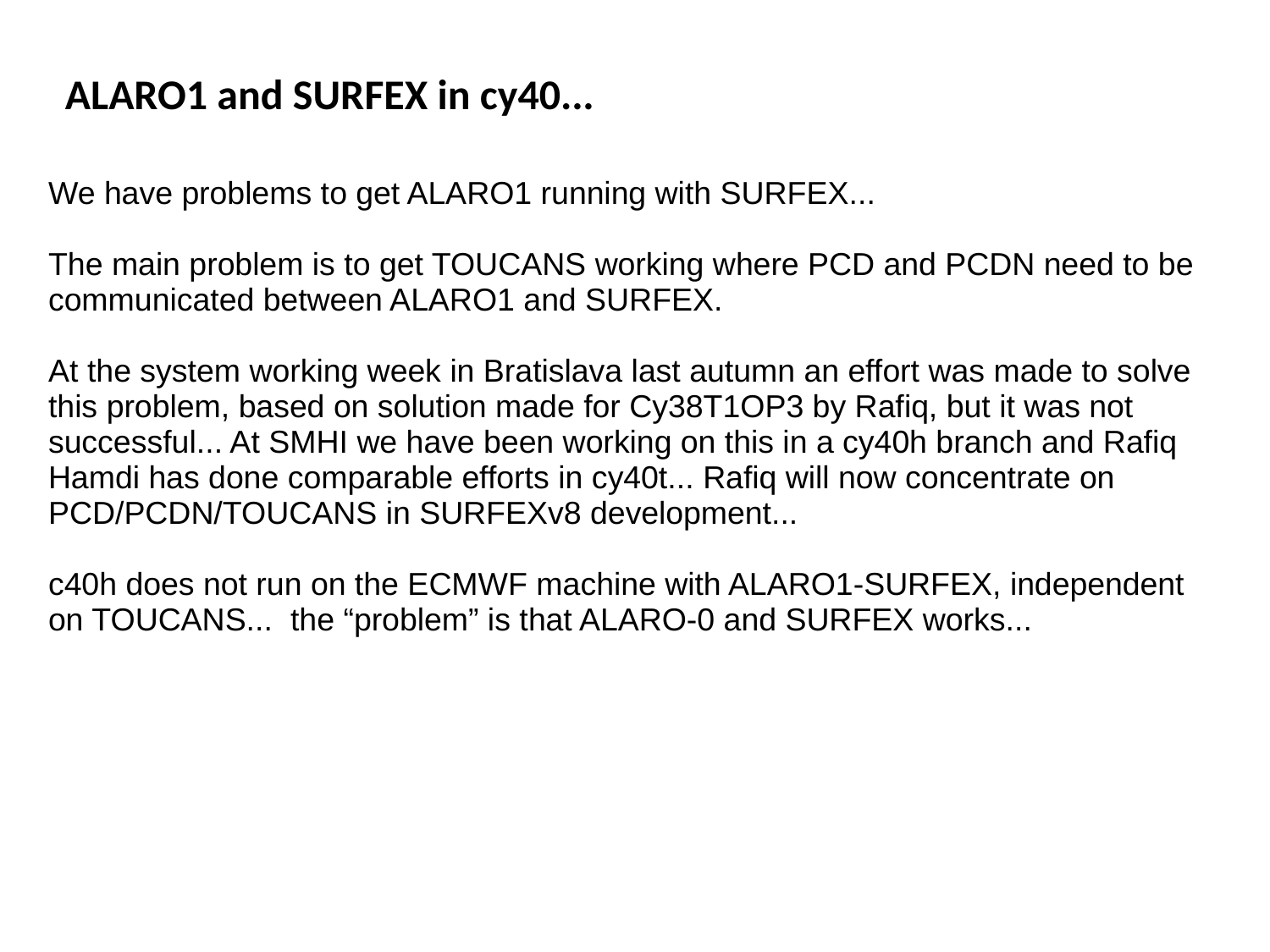## **Orographic effects on radiation, ororad**

Laura Rontu (FMI) reports that a paper on ororad has been published: <http://journal.frontiersin.org/article/10.3389/feart.2016.00013/full>

And ororad is on its way into SURFEX via cy43t phasing